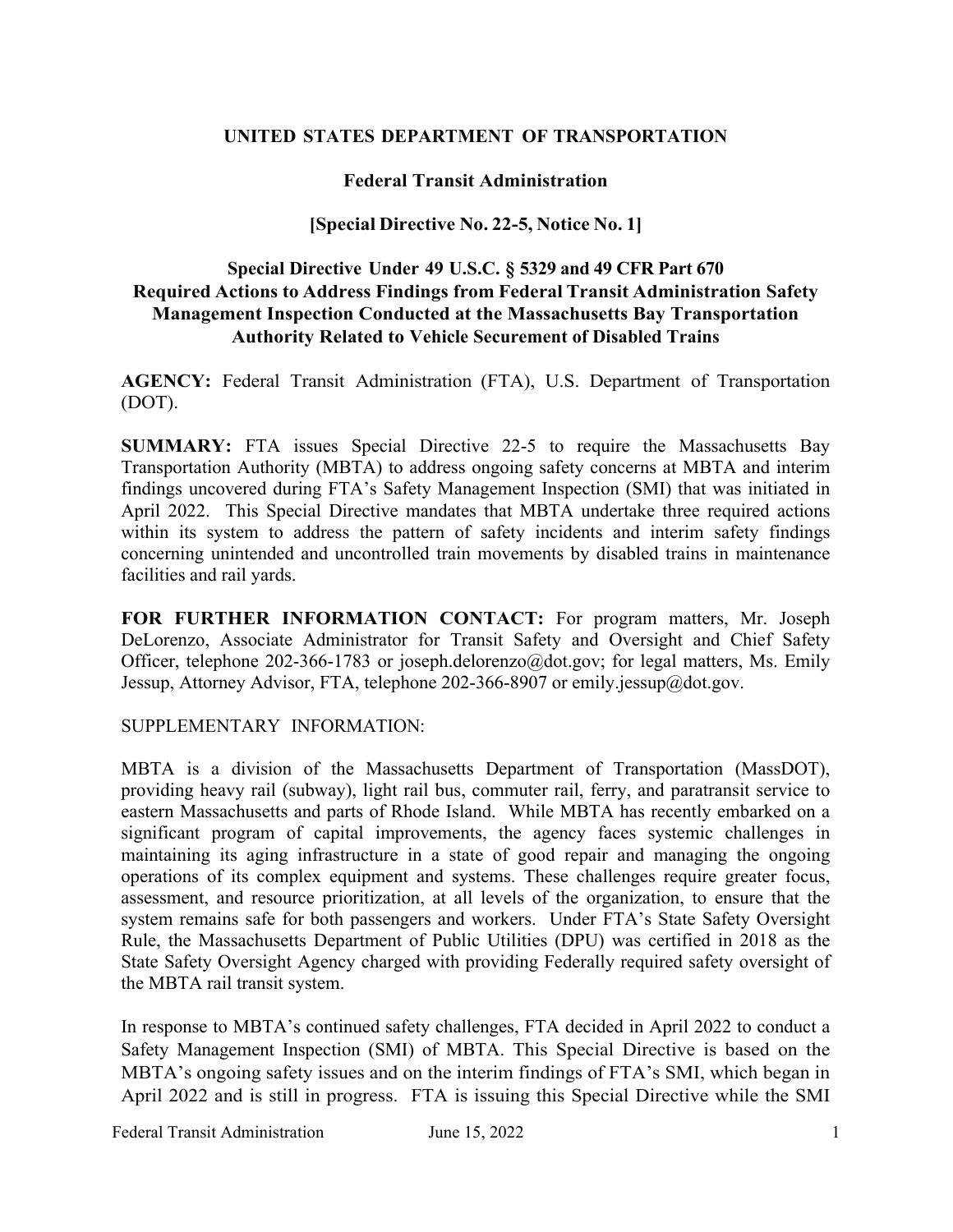remains in progress because the SMI has revealed several serious safety issues that warrant immediate corrective action.

Since January 1, 2021, the MBTA has reported five runaway train events that happened in yards or during maintenance-related movements. Two of these events occurred during FTA's SMI.

| Date     | Line   | <b>Status</b> | Substantial    | Injuries | Probable     | CAP        | Corrective |
|----------|--------|---------------|----------------|----------|--------------|------------|------------|
|          |        |               | Damage         |          | Cause        | Developed  | Action     |
| 2/28/21  | Orange | Maintenance   | No             | None     | Procedure    | None       | None       |
|          |        | Recovery      |                |          | not          |            |            |
|          |        |               |                |          | followed     |            |            |
| 9/28/21  | Red    | Maintenance   | N <sub>o</sub> | None     | Insufficient | Yes        | Develop    |
|          |        | Recovery      |                |          | Procedure    |            | and train  |
|          |        |               |                |          |              |            | new        |
|          |        |               |                |          |              |            | procedure  |
| 12/17/21 | Red    | Yard          | Yes            | 3        | Insufficient | Yes        | Develop    |
|          |        |               |                |          | Procedure    |            | and train  |
|          |        |               |                |          |              |            | new        |
|          |        |               |                |          |              |            | procedure  |
| 5/28/22  | Red    | Yard          | <b>TBD</b>     | $\theta$ | Pending      | <b>TBD</b> | <b>TBD</b> |
| 5/30/22  | Red    | Yard          | <b>TBD</b>     | $\theta$ | Pending      | <b>TBD</b> | <b>TBD</b> |

These events raise serious safety concerns. Failure to properly secure disabled trains, including trains with insufficient brakes or propulsion systems, and failure to properly secure disabled trains in yards and maintenance facilities is a significant safety risk. Disabled trains may not be able to make moves directed by yard dispatchers or other personnel and may not be able to apply required braking or propulsion utilizing routine movement and securement methods, creating an increased likelihood of unintended and uncontrolled movements, resulting in collisions with other trains, equipment, or personnel injuries or fatalities.

In addition, these events amplify the need for clear procedures, training, and supervision on the management of disabled trains to prevent unintended train movement. During the course of the SMI, however, FTA found that MBTA does not have or use specific procedures for yard movements of rail vehicles with known or suspected defective brakes or propulsion equipment. In addition, MBTA does not adequately train personnel on the policies and procedures to safely move and secure rail cars with known or suspected defective brakes or propulsion equipment, nor does it verify that personnel consistently use policies and procedures for movement of trains that do not have working brakes and working propulsion equipment.

This Special Directive identifies three required actions that MBTA must take to ensure safe movement of disabled trains in maintenance facilities and rail yards. FTA and DPU will oversee MBTA activity to implement these safety-critical required actions across its system.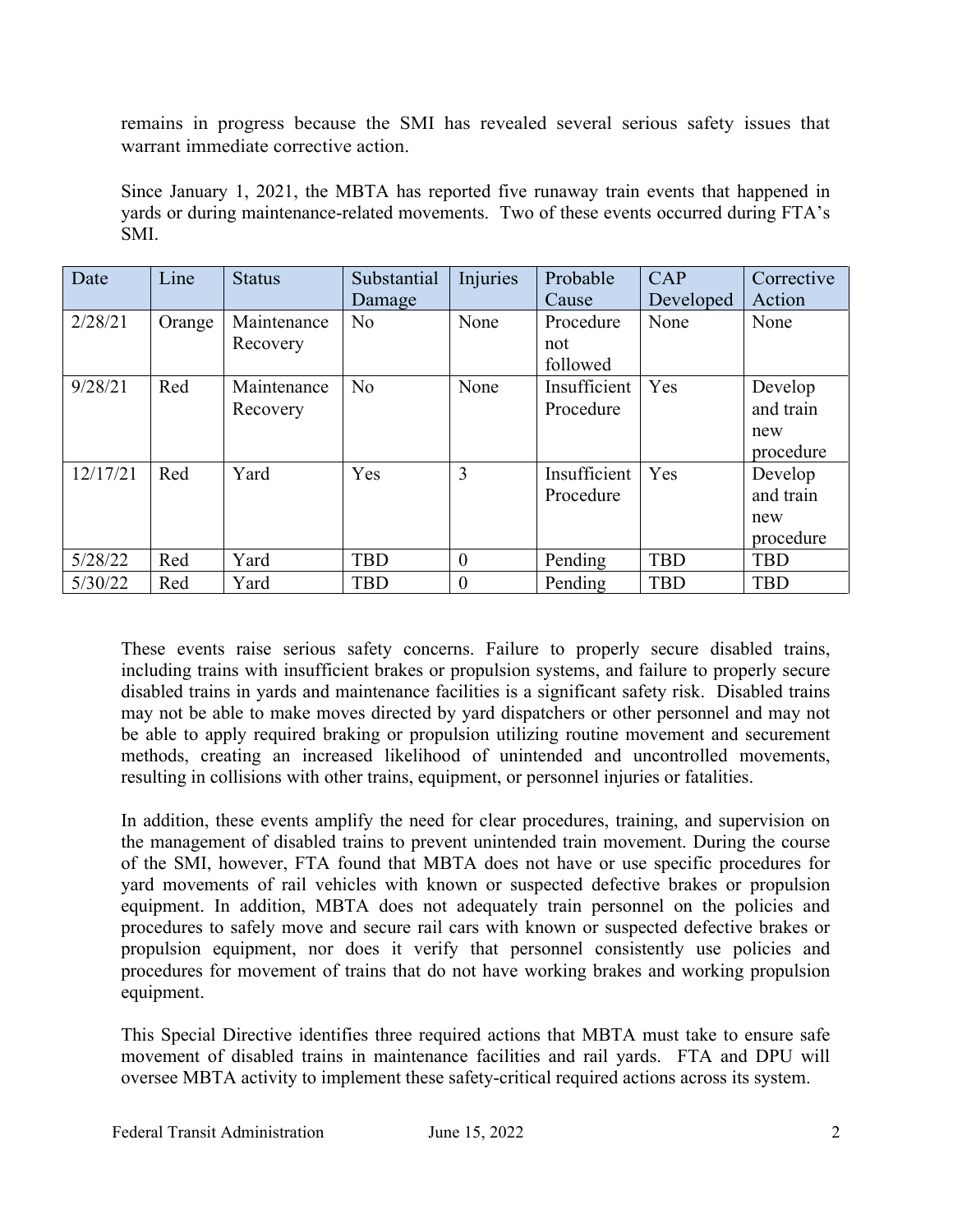As MBTA works to improve the quality of its programs, the findings and required actions outlined in this Special Directive will assist the agency in focusing its attention on safetycritical priorities as it addresses these immediate concerns.

Additionally, FTA will work with DPU and MBTA to review and revise all pre-existing corrective action plans as appropriate to ensure that MBTA continues to make timely progress towards building and maintaining a robust safety culture within the agency.

# **DIRECTIVE AND REQUIRED ACTIONS:**

In accordance with 49 U.S.C. § 5329 and 49 CFR Part 670, FTA directs MBTA to take the following actions:

| <b>Category I: Vehicle Securement Policies, Procedures and Compliance</b> |                                                                                                                                                                                              |                         |                                                                                                                                                                                                                                                                                                                                                                                                   |  |  |  |  |  |
|---------------------------------------------------------------------------|----------------------------------------------------------------------------------------------------------------------------------------------------------------------------------------------|-------------------------|---------------------------------------------------------------------------------------------------------------------------------------------------------------------------------------------------------------------------------------------------------------------------------------------------------------------------------------------------------------------------------------------------|--|--|--|--|--|
|                                                                           | <b>Finding</b>                                                                                                                                                                               | <b>Required Actions</b> |                                                                                                                                                                                                                                                                                                                                                                                                   |  |  |  |  |  |
| Finding 1                                                                 | MBTA does not have or use<br>specific procedures for yard<br>movements of rail vehicles with<br>known or suspected defective<br>brakes or propulsion equipment.                              | FTA-<br>VSC-<br>22-001  | MBTA must develop and implement<br>specific written procedures for yard<br>movements of rail vehicles with known<br>or suspected defective brakes or<br>propulsion equipment.                                                                                                                                                                                                                     |  |  |  |  |  |
| Finding 2                                                                 | MBTA does not adequately train<br>personnel on the policies and<br>procedures to safely move and<br>secure rail cars with known or<br>suspected defective brakes or<br>propulsion equipment. | FTA-<br>VSC-<br>22-002  | MBTA must develop training and train<br>personnel on the policies and<br>procedures to safely move rail vehicles<br>with known or suspected defective<br>brakes or propulsion equipment.<br>Personnel is inclusive of all employees,<br>contractors, oversight, or other<br>individuals who access the rail system<br>and facilities.                                                             |  |  |  |  |  |
| Finding 3                                                                 | MBTA does not verify that<br>personnel consistently use<br>policies and procedures for<br>movement of trains that do not<br>have working brakes and<br>working propulsion equipment.         | FTA-<br>VSC-<br>22-003  | MBTA must create and implement a<br>compliance program to ensure<br>personnel consistently and accurately<br>use policies and procedures for yard<br>movements of rail vehicles with known<br>or suspected defective brakes or<br>propulsion equipment. Personnel is<br>inclusive of all employees, contractors,<br>oversight, or other individuals who<br>access the rail system and facilities. |  |  |  |  |  |

Fifteen (15) calendar days after the date of this Special Directive, MBTA must submit a corrective action plan(s) to FTA and DPU that identifies the specific actions that will be performed to address required action specified in this Special Directive; the milestone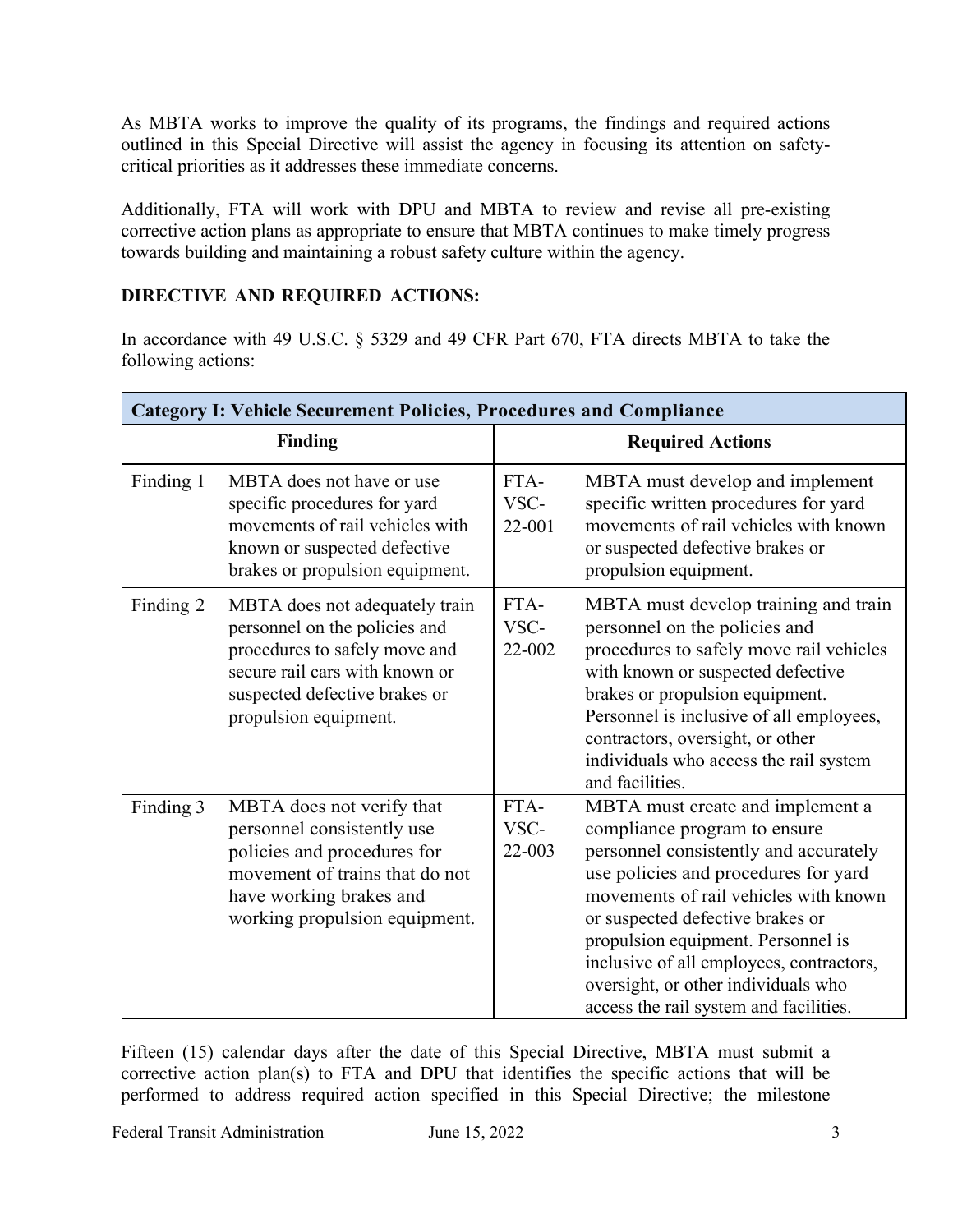schedule for completing corrective action; the responsible parties for action and their contact information; and the verification strategy for ensuring the completion of required work.

FTA, in consultation with DPU, will review and approve (with revisions as necessary) MBTA's corrective action plan(s) and will monitor the agency's progress in resolving each finding and required action.

FTA will continue to conduct bi-weekly meetings with MBTA and DPU to review progress until such time as FTA determines that these meetings are no longer needed or may be conducted with less frequency.

## **PETITIONS FOR RELIEF OR RECONSIDERATION**

As set forth in 49 CFR  $\S$  670.27(d), the MBTA has thirty (30) calendar days from the date of this Special Directive to petition for reconsideration with the FTA Administrator. The petition must be in writing and signed by the Chair of the MBTA and must include a brief explanation of why the MBTA believes the Special Directive should not apply to it or why compliance with the Special Directive is not possible, is not practicable, is unreasonable, or is not in the public interest. In addition, the petition must include relevant information regarding the factual basis upon which the Special Directive was issued, information in response to any alleged violation or in mitigation thereof, recommend alternative means of compliance for consideration, and any other information deemed appropriate. Unless explicitly stayed or modified by the Administrator, this Special Directive will remain in effect and must be observed pending review of a petition for reconsideration.

Within ninety (90) days of receipt of the petition, the Administrator will provide a written response. In reviewing the petition, the Administrator shall grant relief only where the MBTA has clearly articulated an alternative action that will provide, in the Administrator's judgment, a level of safety equivalent to that provided by compliance with this Special Directive. In reviewing any petition for reconsideration, the Administrator shall grant petitions only where the MBTA has clearly articulated legal or material facts not in evidence at the time of this Special Directive.

## **ENFORCEMENT**

FTA may take enforcement action for any violation of this Special Directive or the terms of any written plan adopted pursuant to this Special Directive in accordance with FTA's authorities under 49 U.S.C. § 5329, including but not limited to (1) directing MBTA to use Federal financial assistance to correct safety deficiencies; (2) withholding up to 25 percent of financial assistance to MBTA under 49 U.S.C. § 5307; and (3) issuing restrictions or prohibitions *(e.g.,* mandatory speed restrictions, shutdown of a rail line, or complete system shutdown) as necessary and appropriate to address unsafe conditions or practices that present a substantial risk of death or personal injury.